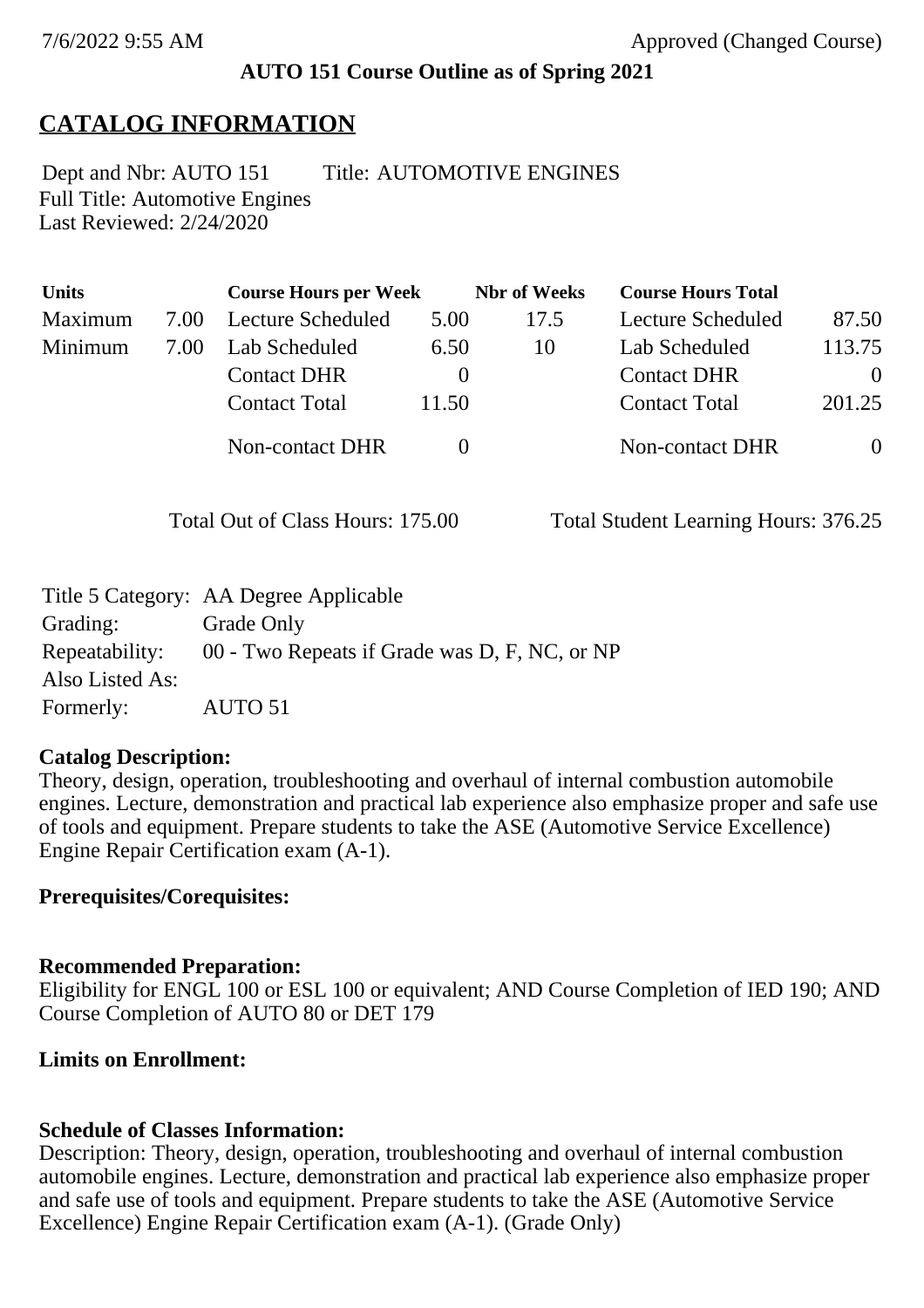Prerequisites/Corequisites: Recommended: Eligibility for ENGL 100 or ESL 100 or equivalent; AND Course Completion of IED 190; AND Course Completion of AUTO 80 or DET 179 Limits on Enrollment: Transfer Credit: Repeatability: Two Repeats if Grade was D, F, NC, or NP

# **ARTICULATION, MAJOR, and CERTIFICATION INFORMATION:**

| <b>AS Degree:</b><br><b>CSU GE:</b> | Area<br><b>Transfer Area</b> |            | Effective:<br>Effective: | Inactive:<br>Inactive: |
|-------------------------------------|------------------------------|------------|--------------------------|------------------------|
| IGETC:                              | <b>Transfer Area</b>         |            | Effective:               | Inactive:              |
| <b>CSU Transfer:</b>                |                              | Effective: | Inactive:                |                        |
| <b>UC</b> Transfer:                 |                              | Effective: | Inactive:                |                        |

### **CID:**

**Certificate/Major Applicable:** 

[Both Certificate and Major Applicable](SR_ClassCheck.aspx?CourseKey=AUTO151)

# **COURSE CONTENT**

### **Student Learning Outcomes:**

Upon completion of the course, students will be able to:

- 1. Troubleshoot and overhaul an internal combustion automobile engine.
- 2. Safely and properly use tools and equipment.
- 3. Demonstrate the knowledge needed to pass the ASE certification test A1-Engines.

### **Objectives:**

Students will be able to:

- 1. Relate principles of internal combustion engine operation to engine performance and repair.
- 2. Identify internal combustion engine parts by name.
- 3. Explain various engine classifications and systems.
- 4. Identify and safely use shop tools, equipment, and chemicals.
- 5. Measure components and processes and interpret readings, applying common instruments and measurement systems used in automotive repair.
- 6. Perform calculations common to automotive diagnosis and repair.
- 7. Diagnose engine and engine-related problems and determine and select and perform the appropriate repair procedure.
- 8. Locate and interpret repair information from print and computer-based sources.
- 9. Disassemble and reassemble an engine and engine parts in a proper and orderly manner, identifying and labeling parts.
- 10. Analyze wear and damage to engine and engine-related components and parts and calculate calibrations to accomplish corrections.
- 11. Explain the theory of engine balancing and equalize part weight to balance an engine.
- 12. Explain cooling system theory.
- 13. Install an engine in a vehicle and inspect and complete the job following engine starting and break-in.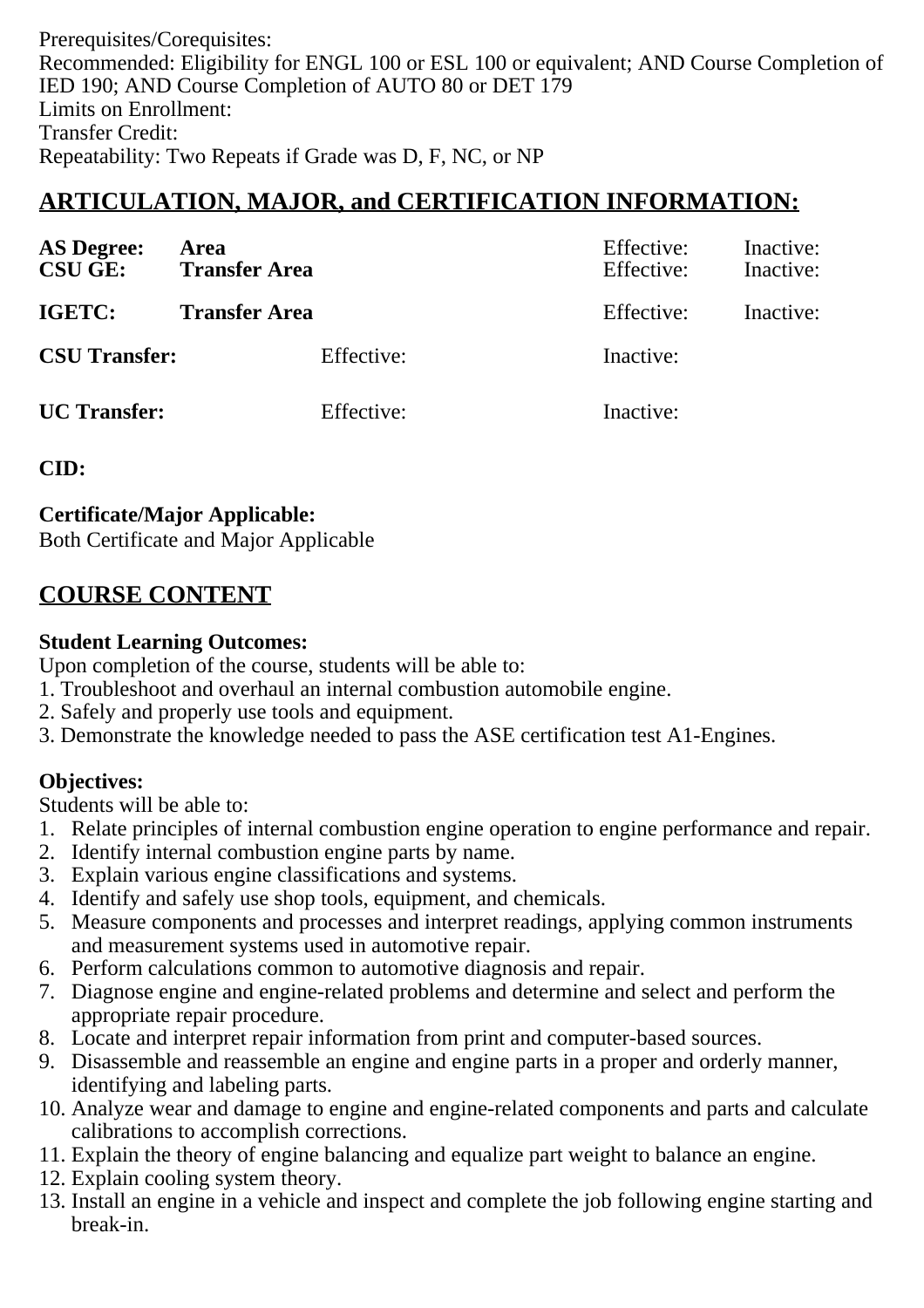- 14. Pre-lube and make all required adjustments prior to starting an engine.
- 15. Demonstrate eligibility to enter the automotive trade as an apprentice level technician specializing in engine repairs.

### **Topics and Scope:**

I. Engine Operation

A. Principles of internal combustion engine operation

- 1. Volume
- 2. Atmospheric pressure and vacuum
- 3. Liquids, gases and combustion
- 4. Friction
- 5. Work and force
- 6. Torque
- 7. Power
- 8. Energy
	- a. Chemical
	- b. Electrical
	- c. Mechanical
	- d. Thermal
	- e. Radiant
- B. Four stroke engine operation
	- 1. Intake
	- 2. Compression
	- 3. Power
	- 4. Exhaust
- C. Air/fuel mixture ratio
	- 1. Stoichiometric mixture ratio
	- 2. Interactive combustion and counterflow
- D. Ignition
- E. Engine parts
- F. Engine classifications and systems
- II. Shop Equipment and Safety
	- A. Tools
		- 1. Principles of tool mechanics
		- 2. Selecting automotive hand tools
	- B. Fasteners
		- 1. Metric
		- 2. American
		- 3. Fastener grades
			- a. Tensile strength
			- b. Proper torque specifications
		- 4. Extracting broken fasteners
	- C. Micrometer
		- 1. Reading a micrometer
			- a. Ten-thousandths of an inch
			- b. One-hundredths of a millimeter
		- 2. Calculating component size using a micrometer
	- D. Dial Indicator
		- 1. Reading a dial indicator
		- 2. Measuring valve movement
		- 3. Determining stem to guide clearance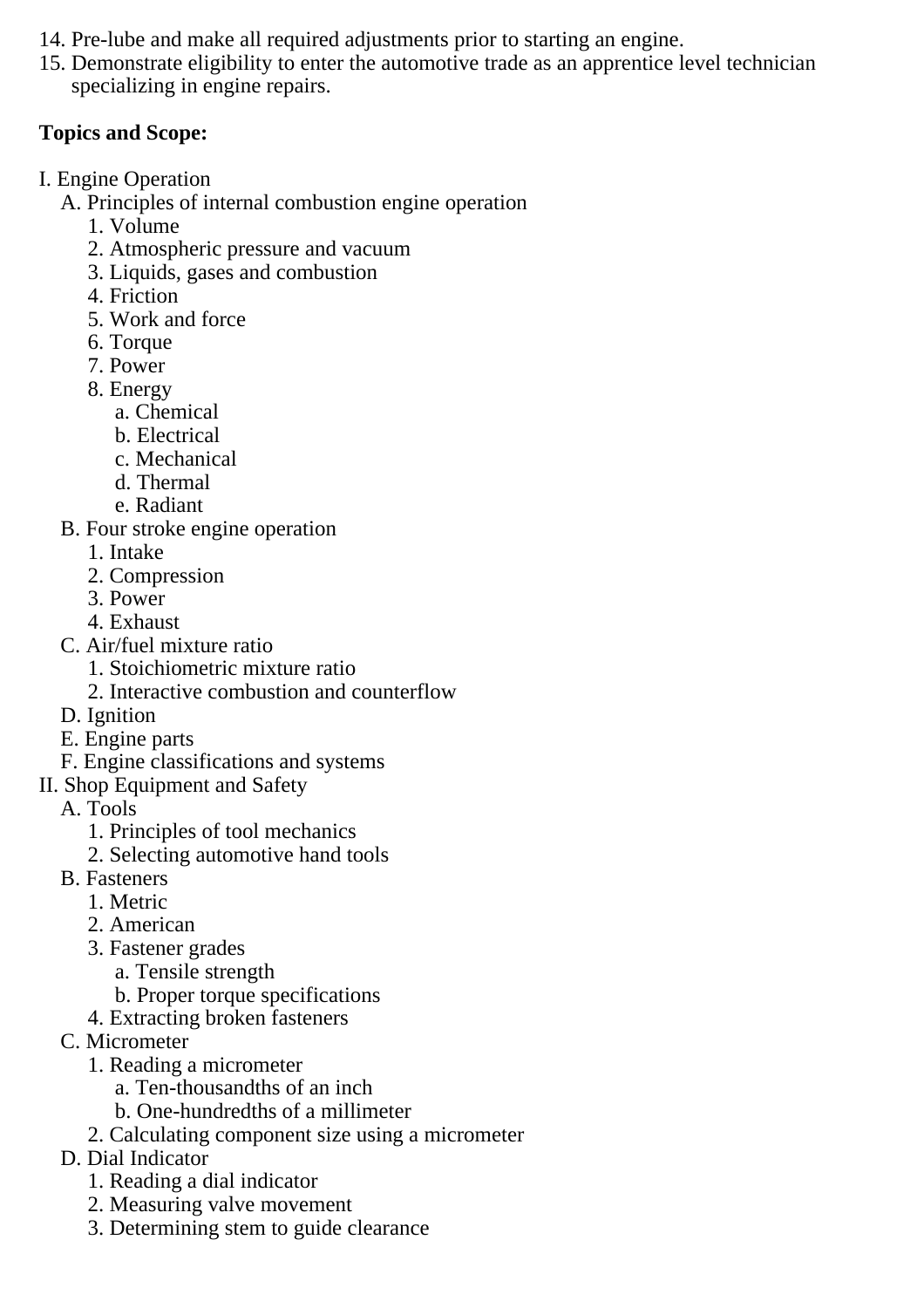- 4. Measuring end play on crank and cam shafts
- E. Feeler gauges
	- 1. Measuring end and side play
	- 2. Measuring gap
	- 3. Measuring valve lash
- F. Dial bore gauge
	- 1. Measuring cylinders
	- 2. Measuring housing boards
- G. Automotive safety
	- 1. Chemicals
	- 2. Asbestos
	- 3. Proper handling of toxic waste
- III. Reference Materials
	- A. Repair specifications
	- B. Engine manuals
	- C. Car manuals
	- D. Computer-based reference materials
- IV. Engine Removal, Disassembly and Cleaning
	- A. Accessing procedures
		- 1. CD rom
		- 2. Online information
	- B. Disassembly and cleaning
		- 1. Marking components for easy reassembly
		- 2. Diagnosing engine problems
			- a. Assessing component problems
			- b. Determining malfunctions
	- C. Cleaning
		- 1. Purpose
		- 2. Processes
	- D. Crack detection
		- 1. Magniflex
		- 2. Chemical dye penetrant
		- 3. Pressure testing
		- 4. Vacuum testing
	- E. Repair methods
		- 1. Plugging
		- 2. Welding
			- a. Spray
			- b. TIG (tungsten inert gas)
	- F. Toxic waste disposal
		- 1. Proper chemical disposal methods
		- 2. Laws and regulations
- V. Making Component Measurements
	- A. Cylinder head
		- 1. Valve guide bore
		- 2. Valve stems
		- 3. Valve spring installed weight
		- 4. Valve margins
		- 5. Valve seat length
		- 6. Cylinder head warpage
	- B. Block
		- 1. Cylinder bore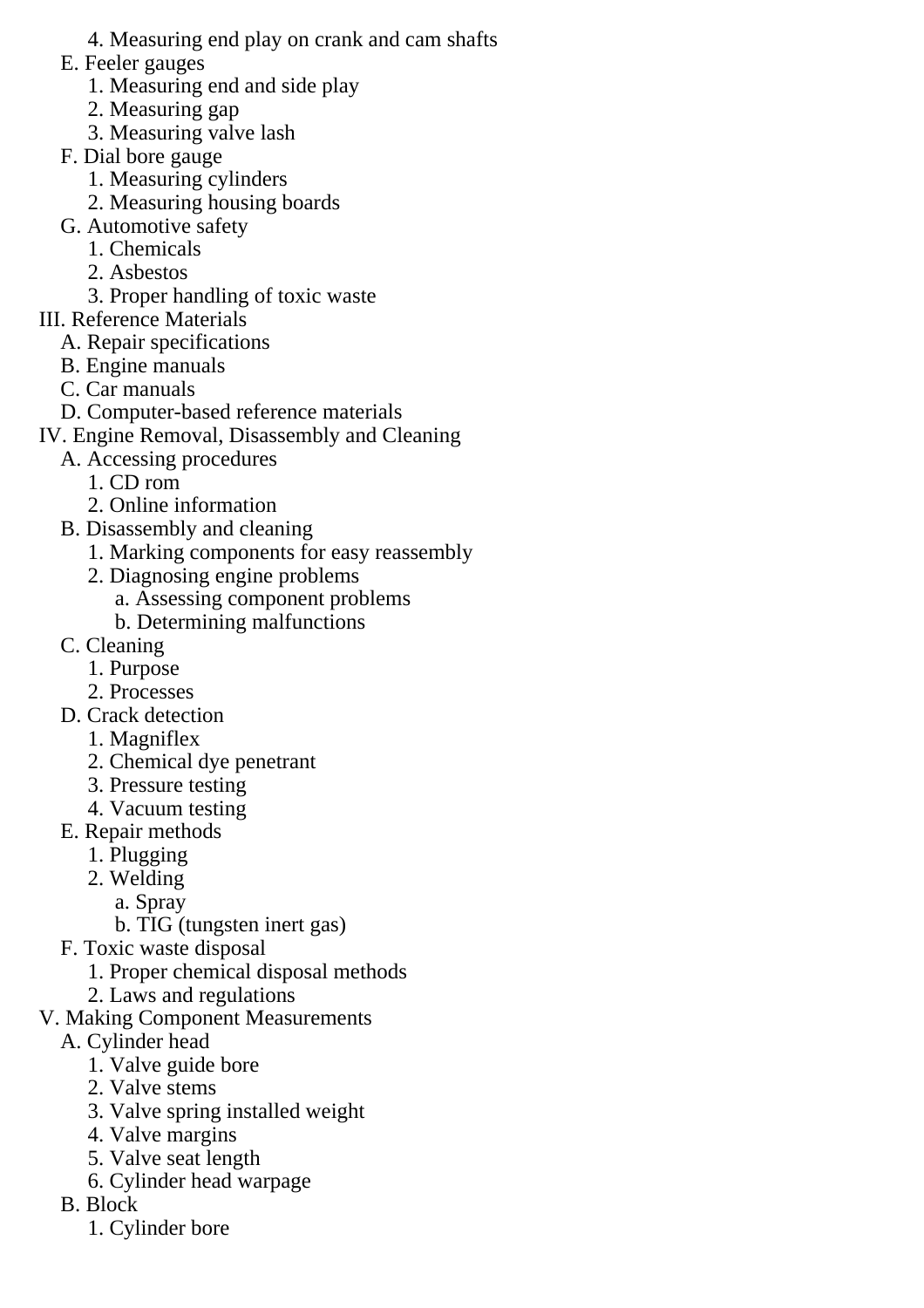- 2. Block warpage
- 3. Main housing bore
- 4. Connecting rod housing bore
- 5. Cam shaft housing bore
- 6. Crankshaft and main rod journals
- 7. Cam shaft journals
- 8. Cam shaft lobes
- 9. Crown wall thickness on main rod bearings
- 10. End play on the crank and camshafts
- 11. Oil pump gear clearance
- 12. Cylinder wall surface theory
- C. Using measurements readings to determine types of repairs
- VI. Cylinder Head
	- A. Theory
	- B. Service
		- 1. Head disassembly
		- 2. Carbon removal
		- 3. Crack inspection and repair
		- 4. Valve guide inspection and repair
		- 5. Reaming valve guides
		- 6. Valve guide seals
		- 7. Resurfacing heads
	- C. Springs, valves and valve seats
		- 1. Valve springs
		- 2. Pushrods
		- 3. Rocker arms
		- 4. Valves and valve service
		- 5. Valve seats and service
			- a. Grinding the valve seat
			- b. Calculating angles for 3-angle valve job
	- D. Valve face resurfacing
		- 1. Machine set up
		- 2. Grinding process
		- 3. Inspection for margin width
		- 4. Grinding the valve tip to specifications
		- 5. Chamfering the valve top
	- E. Cylinder head assembly
- VII. Cam Shaft and Valve Train Components
	- A. Measuring cam shaft journals and lobes
	- B. End play on cam shaft
	- C. Valve train inspection
		- 1. Lifters
			- a. Mechanical
			- b. Hydraulic
			- c. Roller
		- 2. Push rods
			- a. Wear
				- b. Straightness
		- 3. Rocker arm ratios
			- a. Pivot
			- b. Shaft
	- D. Cam shaft theory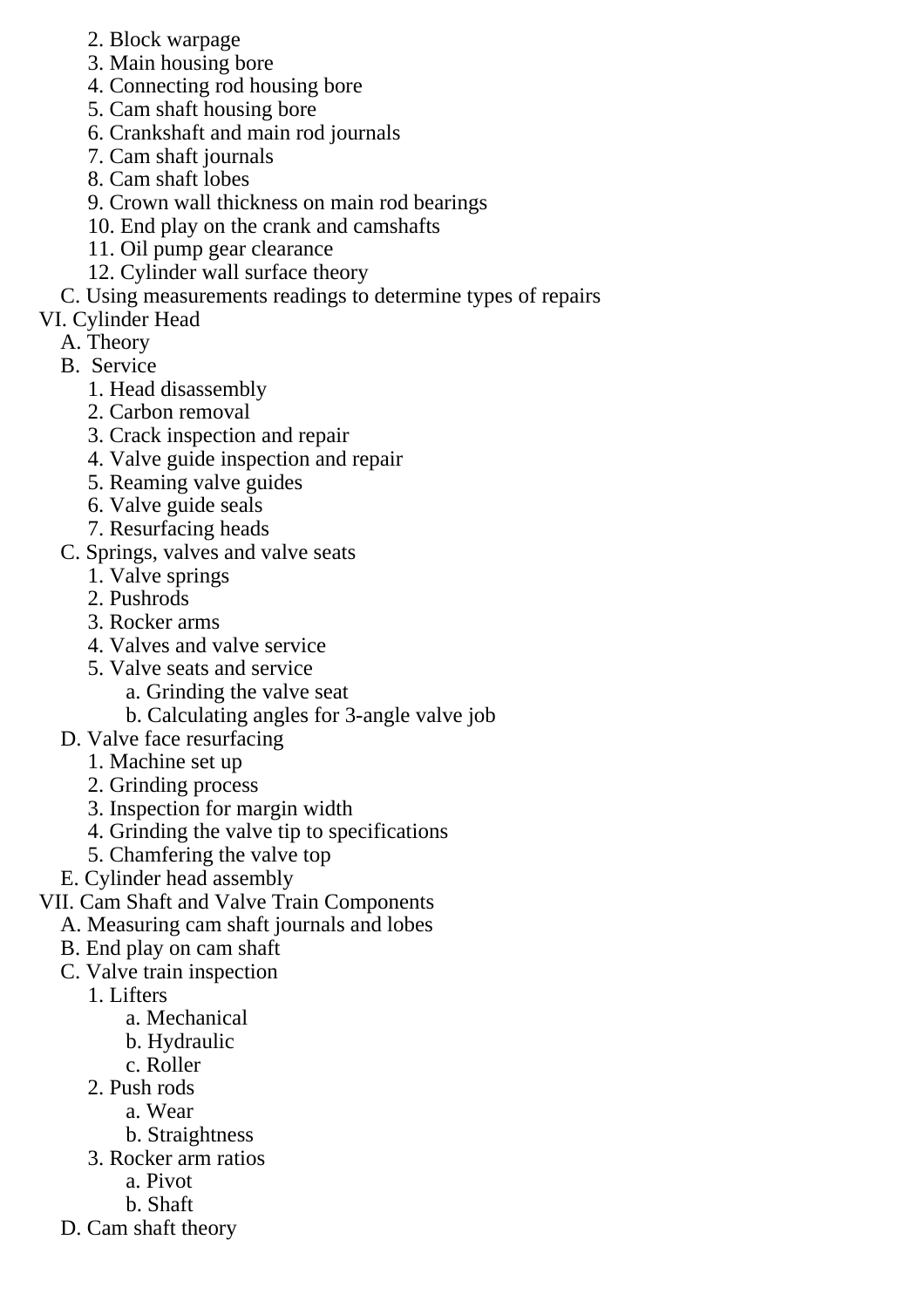- 1. Cam lobe shape
- 2. Valve timing
	- a. Duration
	- b. Lift
	- c. Valve overlap
	- d. Valve lash
	- e. Regrinding cams
	- f. Repairing worn cam lobes
- E. Methods for synchronizing valves to pistons
	- 1. Gears
	- 2. Chains
	- 3. Timing belts
- F. Effect on engine performance
- VIII. Cylinder Block Preparation
	- A. Main bearing caps
	- B. Measuring the bores
	- C. Checking block for warpage
	- D. Inspecting cylinder bores
	- E. Reboring cylinders
	- F. Honing cylinders to size
	- G. Chamfering cylinders
	- H. Installing cylinder sleeves
	- I. Lifer bore inspection
	- J. Final block preparation
- IX. Crankshafts
	- A. Crankshaft design
	- B. Crankshaft condition
		- 1. Taper
		- 2. Out of round
		- 3. Roughness
	- C. Regrading the camshaft to precise thousandths
	- D. Measuring vertical oil clearance
		- 1. Plastigage
		- 2. Crown wall thickness
		- 3. Determining proper undersize bearings to use
	- E. Engine balancing
		- 1. Theory thereof
		- 2. Types of imbalance
		- 3. Equalizing part weight
- X. Piston and Connecting Rod Service
	- A. Pistons
		- 1. Cast
		- 2. Forged
		- 3. Piston head shapes
		- 4. Piston clearance
		- 5. Piston pin offset
		- 6. Wear problems
		- 7. Ring groove wear/side clearance check
		- 8. Piston service
			- a. Ring groove service
			- b. Knurling pistons
	- B. Piston rings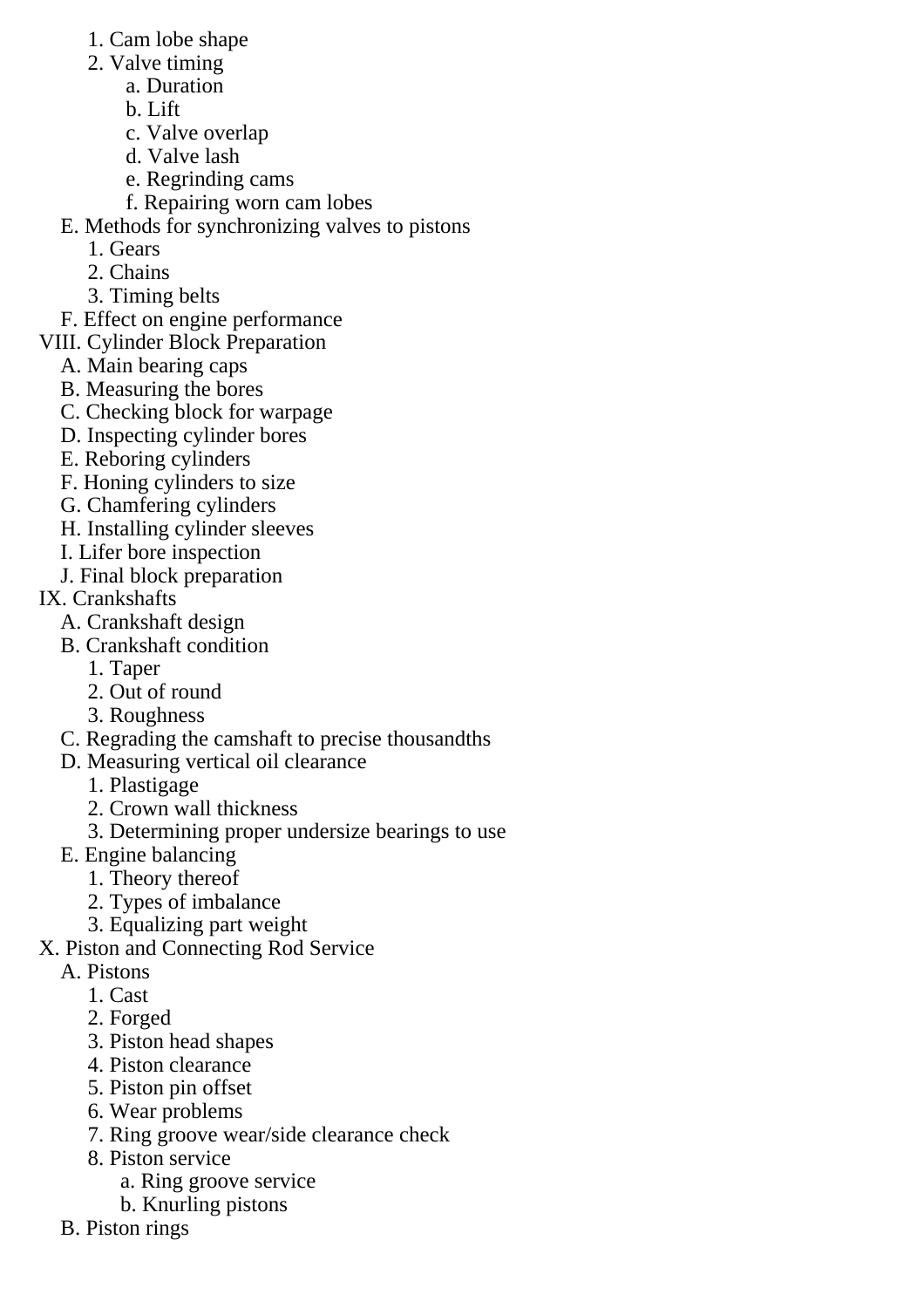- 1. Oversize
- 2. Compression ring design
	- a. Torsional twist rings
	- b. Reverse twist rings
	- c. Ring materials and coatings
- 3. Oil control rings
- 4. Ring gap clearance
- 5. Installing rings on pistons
	- a. Ring gap position
	- b. Staggering the ring positions
- C. Piston pin retaining methods
	- 1. Press fit in the rod
	- 2. Full floating
	- 3. Installing pistons and rods together
	- 4. Direction of piston on connecting rod
- D. Connecting rods
	- 1. Alignment
	- 2. Resizing the crankshaft end
	- 3. Rod piston end bushing installation

## XI. Engine Assembly

- A. Reassembly on the block
	- 1. Cam bearing installation
	- 2. Installation of the camshaft
	- 3. Installation of the crankshaft
	- 4. Checking end play on the crankshaft
	- 5. Timing gears
	- 6. Synchronizing valve train components
	- 7. Installing pistons and rods
	- 8. Installing cylinder heads
	- 9. Installing lifters and other valve train components
	- 10. Adjusting valve lash
	- 11. Installation of oil pump and pan
	- 12. Pressure checking oil system
	- 13. Installation of intake manifold
- B. Testing the engine on a test stand
- XII. Lubrication
	- A. Oil
	- B. Oil pumps
	- C. Priming the system
	- D. Oil filters
	- E. Crank case ventilation
- XIII. Cooling System
	- A. Theory
	- B. Cooling system circulation
	- C. Belts and hoses
	- D. Thermostat
	- E. Thermostat bypass
	- F. Radiators
	- G. Water pumps

All topics are covered in both lecture and lab parts of the course